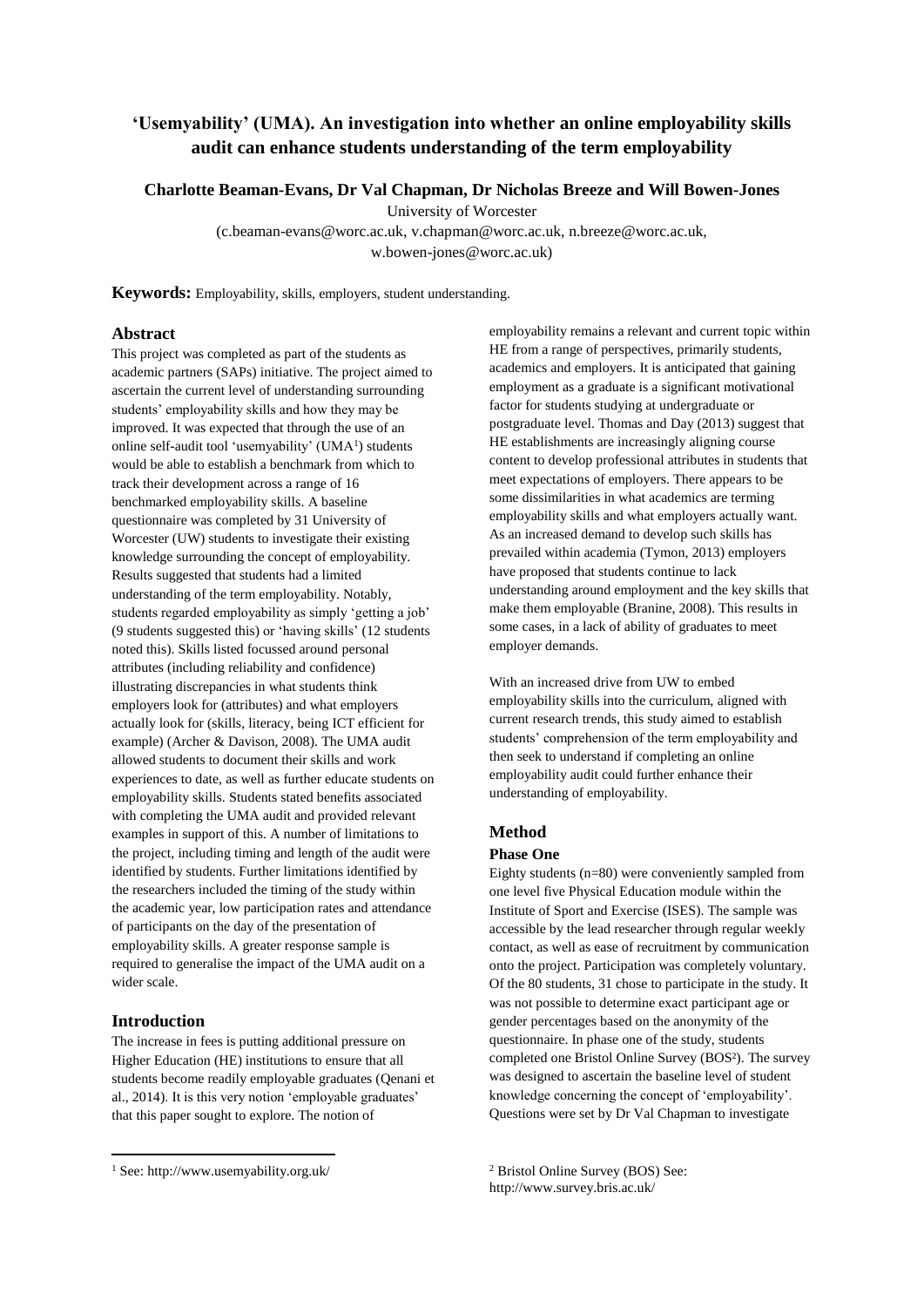students' current understanding on the term 'employability' (Appendix one). The questions specifically explored employability, the concept of it, the skills associated with it and how it currently fits into their degree programme. Their responses gave an insight into students existing knowledge and perceptions. The nature of the questions asked meant that there was a mixture of response types, ranging from 5-point Likert item to open

questions. In order to analyse the open questions, inductive analysis, based on the identification of categories and their subsequent coding, was employed (Thomas, 2006). A systematic review of all questions asked during the first survey was conducted and findings reported to inform phase two of the study. Key results have been identified below.

# **Results of phase one**

Significant results discussed here only;

| Category                                            | <b>Numerical Code</b>       |
|-----------------------------------------------------|-----------------------------|
| Having skills                                       |                             |
| Getting a job                                       | $\mathcal{D}_{\mathcal{A}}$ |
| Meeting the needs and/or expectations of employers  | 3                           |
| Meeting job specification, meeting job role demands | 4                           |
| <b>Oualifications</b>                               | 5                           |
| Previous Experience                                 | 6                           |
| Skills to sustain employability                     | 7                           |
| Work readiness                                      | 8                           |
| Standing out from the crowd                         | 9                           |
| $n = 31$                                            |                             |

|  |  |  | Table 1: Categories defining students' perceptions of employability. |  |  |
|--|--|--|----------------------------------------------------------------------|--|--|
|--|--|--|----------------------------------------------------------------------|--|--|

#### **Figure 1: Student definitions of the term 'employability'.**





As illustrated in Figure 1, the baseline survey identified some interesting points for further discussion. Students felt that the term employability was having skills (12 students), getting a job (9 students) but rarely combined the two. An additional higher rated conceptualisation of employability was meeting the needs and/or expectations of an employer (n=9). Two students appeared to have a more comprehensive understanding of employability, recognising that it was a range of skills, capabilities and attributes that met the requirements and expectations of an employer. This was not, however, replicated throughout all student responses.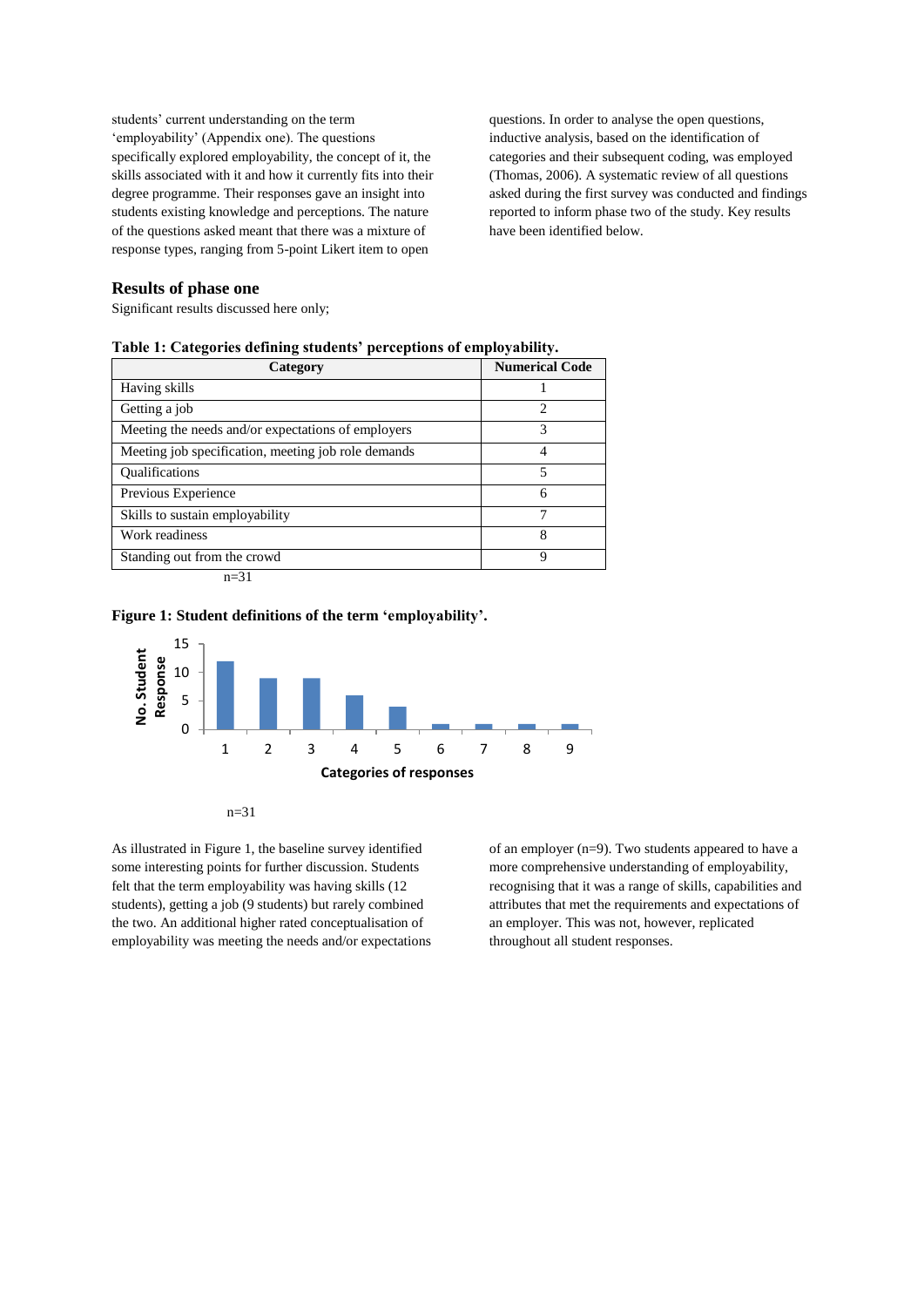

#### **Figure 2: ISES students' conceptualisations of employability attributes**



n=31

When asked to list employability skills, students provided a comprehensive list of attributes, with only some skills identified. Figure 2 illustrates that students (n=9) believed that being reliable or demonstrating reliability was a key employability 'skill'. Three students identified being 'presentable', 'well presented' and 'good presentation' as further 'skills'. The three responses were categorised into 'presentable'. The least cited attributes students presented were trustworthy  $(n=2)$ , enthusiastic  $(n=2)$ , hardworking  $(n=2)$  and friendly  $(n=2)$ . The above 'skills' noted by students were perceived to be attributes and not skills based upon the attributes presented by Wellman (2010).

The attributes given were frequently associated with character and personality traits, which could be linked to the predominantly practically-based career pathway of the response sample. Figure 2 illustrates that there appears to be a difference between what employers look for (Archer & Davison, 2008) and what students' think employers look for. Key skills that employers look for when recruiting new graduates consisted of integrity,

numeracy, literacy and analysis and decision making (Archer & Davison, 2008). Attributes as identified above by the student participants', were not readily acknowledged by employers in the British based employability report published by Archer and Davison (2008).

It is difficult to determine where skills end and attributes start. Therefore further research was required to investigate this. The Centre for Developing and Evaluating Lifelong Learning at the University of Nottingham in collaboration with the South West Skills Learning and Intelligence Module at the University of Exeter (2007) suggest a number of generic employability skills and place them into meta-categories, taking into consideration both skills and attributes required for employability. With this in mind the data was revisited and the following categories were devised. This approach aimed to map the students' responses within these categories (see Table 2). Most responses were aligned to category 4.

|          | Table 2: Meta-categories of generic employability skills |                          |
|----------|----------------------------------------------------------|--------------------------|
| Category | Meta-category                                            | <b>Associated Skills</b> |

| Category | <b>Meta-category</b>      | <b>Associated Skills</b>                               |
|----------|---------------------------|--------------------------------------------------------|
|          | <b>Fundamental Skills</b> | Such as literacy, using numbers & ICT                  |
|          | People-Related Skills     | Such as communication skills, interpersonal skills,    |
|          |                           | influencing skills, negotiation skills, team working   |
|          |                           | skills, customer service skills and leadership skills. |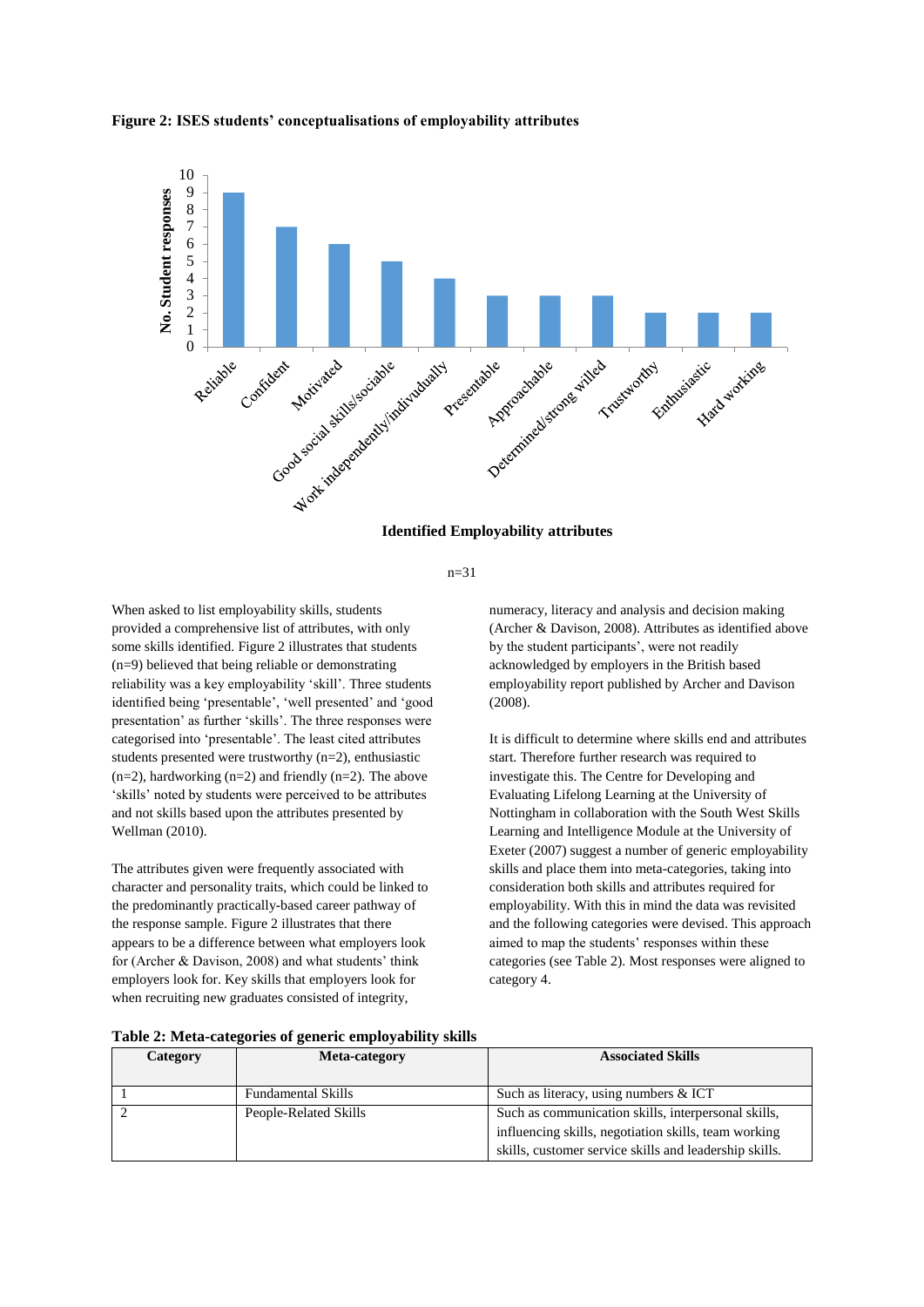|   | Conceptualising/thinking skills      | Such as managing information, problem solving,<br>planning and organising skills, learning skills,<br>thinking innovatively and creatively and reflective<br>skills.                    |
|---|--------------------------------------|-----------------------------------------------------------------------------------------------------------------------------------------------------------------------------------------|
| 4 | Personal skills and attributes       | Such as being enthusiastic, adaptable, motivated,<br>reliable, responsible, honest, resourceful, committed,<br>loyal, flexible, well presented, manage own time, deal<br>with pressure. |
|   | Skills related to the business world | Such as innovation skills, enterprise skills,<br>commercial awareness, business awareness.                                                                                              |
| 6 | Skills related to the community      | Such as citizenship skills.                                                                                                                                                             |

(Source: The Centre for Developing and Evaluating Lifelong Learning at the University of Nottingham in collaboration with the South West Skills Learning and Intelligence Module at the University of Exeter [2007])

The one key 'skill' that most (15) students did acknowledge, that wasn't identified as an attribute, was effective communication; this was also acknowledged by Archer and Davidson (2008) who found that 86% of employers look for this as a key skill. A comprehensive list of employability skills from a global perspective was reviewed by Tymon (2013) where emerging or common employability 'items' were acknowledged. These included, (across all spectrums), communication, suggesting that students' are clear in identifying one key skill but there was little depth to the students' knowledge surrounding this, justifying the need for phase two of this study.

Phase one of this study probed into an area which suggested students have a limited understanding of the term employability and the skills which make them 'employable'. This is hardly surprising when the plethora of research available fails to identify an exclusive list of skills, attributes or traits but moreover suggests it is a combination of all of the aforementioned (Kreber, 2006; Andrews & Higson, 2008; Cumming, 2010). Previously conducted research on employability suggests putting an exact definition on employment with a subsequent list of factors that make you 'employable' should be expressed with caution (Harvey, 2005; Yorke, 2004).

#### **Phase Two**

Phase two initiated the launch of the employability skills audit (UMA). The audit was launched after data had been analysed from phase one. The employability skills audit aimed to enhance students' understanding of the nature of employability, associated employability skills and how they may be improved. Additionally the audit enabled students to establish a benchmark from which to track their development across a range of 16 employability skills (Appendix 2). Students who completed the audit in full (2 students) were invited to an interview. Interviews were semi-structured lasting no more than 20 minutes, with each student. The interviews with one male and one female student were conducted via the telephone with Dr Nicholas Breeze. Responses were coded accordingly using the audio analysis tool (AAT). Emerging themes

were established and responses categorised into the following:

 **Enhancement:** Perceived enhancement of knowledge of employability skills as a result of being involved with this employability project.

 **Institute of Sport and Exercise science Employability (ISES):** Students perception of how the ISES does or could increase student understanding of employability.

 **Limitations:** Identified issues from the students regarding the current study.

 **Personal Development:** Perceived personal development of involvement with the study and proposed plans to use knowledge gained from participation within the study.

Of the identified themes, enhancement, personal development and limitations were paramount in monitoring the success of the UMA employability profile and the impact it could have on developing student's awareness of employability skills.

#### **Enhancement**

Students were able to identify a range of ways in which they felt this study had enhanced their understanding of the employability skills. Students identified that both the audit and the presentation were beneficial in increasing their own awareness, knowledge and personal understanding of employability skills. Some examples of student responses have been outlined below, verbatim.

In response to the most valuable aspect of the project: 'The audit-and that was because it was personal to me, I could see what I had done to enhance my employability. The audit was the strongest point for me.' In response to the audit: 'Very helpful how you could give your experiences' and *'*All the different skills and all the different aspects of those skills so you could really think about it and think about how you could improve and what examples they were.'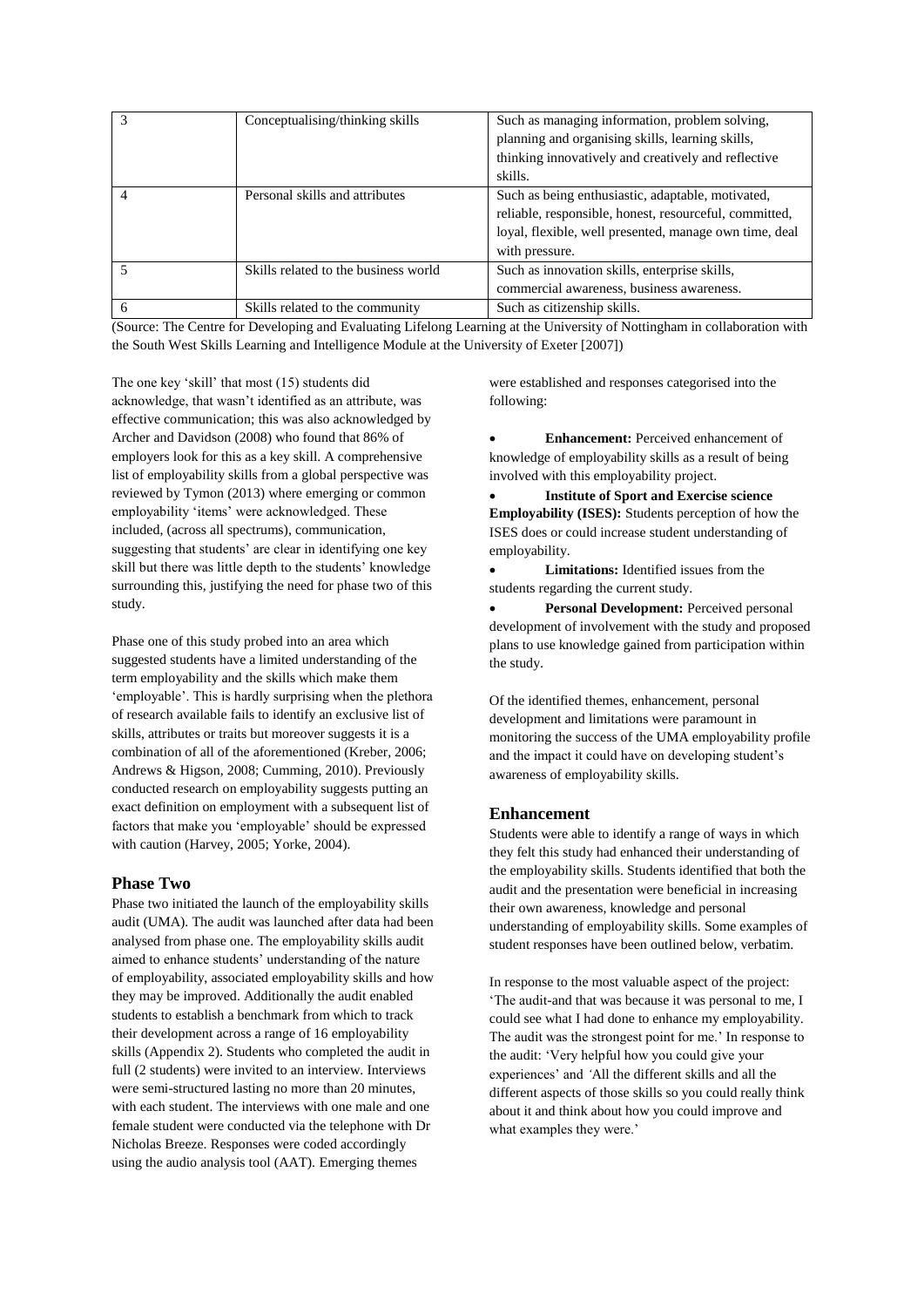## **Personal Development**

When asked how students would use the knowledge gained from participation in this project students suggested a number of ways in which they could transfer the knowledge gained into their curriculum Vitae, job applications and interviews:

> 'I will be taking it [excel document] along with me, I'll be keeping it up to date, bulking it up especially with the bits that I said I was lacking show evidence and taking it along to interviews especially the PGCE ones as I feel they could really enhance my chances of getting a job…maybe you could post it on line with a CV, there are some online applications and perhaps linking it with one of those would be very useful' and 'I'll definitely add those skills that are in there and put them into my statement and refer to times when I have used them…Yeah and in term of interviews and things I think it will really help.'

When discussing how the students found the project, both students identified that the audit was the most beneficial aspect of the project and appeared to be highly satisfied with the benefits associated with completing the audit. Students readily identified a number of limitations, despite not being prompted specifically on this, including timing and length of the UMA audit. Such statements from the participants supported the suspected limitations felt by researchers, especially concerning the timing of the study within the academic year.

#### **Limitations**

Limitations identified may contribute for future users of the UMA audit to make it more accessible and applicable for academics wishing to embed this at modular level. Limitations identified predominantly included the timing of the session and audit and the length of the UMA audit:

> 'It was at a bit of an awkward time….If it was done like at the start of semester one maybe when no one really has much work to do then that would have been a better time….I was more focused on getting my assignments done than doing the questionnaire really.'

Proposed changes included the length of the audit;

'The questionnaire was very very long- the 2nd one…The hardest part was the fact like it didn't really have,

like on most questionnaires you can see how far along you're getting there's like a you've answered so many out of so many but you couldn't really tell how far along you were. I got to like the 50th question and had gone into a lot of detail and thought I'm going to be finished soon and thought I was definitely going to finish. I think if there as a time bar along the top like how far you have got then I would spread my time more equally - I didn't get to finish like the last 50 questions, or maybe make the questions shorter.'

Consideration should be given as to when the audit is implemented. This study initiated the audit at the start of semester 2; students however expressed a desire for this to be started sooner in the year. The length of the audit needs to be addressed as it requires much of the students' time. A recommendation would be to make this a longitudinal study or student task where the audit was kept open for the students full three years of study (Undergraduate) and one year (postgraduate). Another recommendation is to allow students to have open access to the audit where they can continue to add to it as a working document. This will prompt reflective practice on employability skills. Furthermore specific sessions that have addressed aspects of employability or contributed to the development of key employability skills should be readily identified and students should be signposted back to the audit to add experience and knowledge. Embedding the audit in this way will allow the concept of employability to be at the forefront of the module.

## **Conclusion**

After completion of the audit and analysing the student interviews it was clearer to see the identified benefits; increase in knowledge surrounding specific employability skills and the development of a personal document to use in graduate interviews to evidence skills and experience gained.

Research suggests that employability is a culmination of attributes, techniques and life experience (Harvey, 2005) suggesting a specific sample of UW students initially lacked depth of understanding regarding employability awareness. The audit was shared with students to help them improve upon their knowledge and understanding by allowing them to consider areas of strengths, weaknesses and life experiences, as well as further education on what are key employability skills. Improvements were documented by the two case studies that completed the whole study.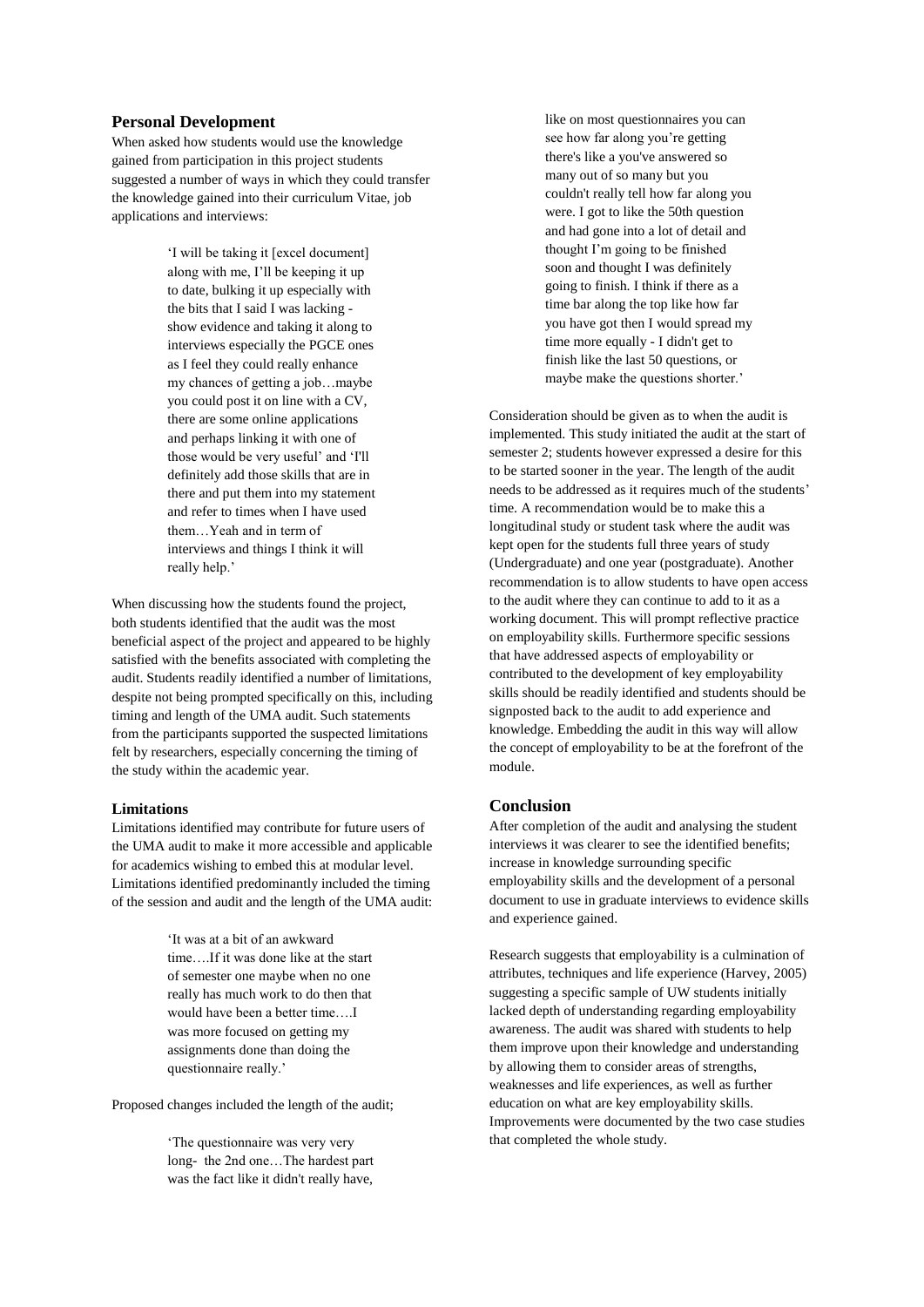Responses suggested that students could enhance upon skill sets further when they could visualise what they had done and where they had gained relevant experience. Additionally the audit appears to be a document that could be used to enhance their Curriculum Vitae as well as referred to and presented during interviews with potential employers. It should be noted that the low response rate does not allow for a generalisation of data and the wider impact but the valuable information provided from these case studies cannot be disregarded. This supports the need for further research in this area to fully understand the student related issues regarding employability.

### **Recommendations**

Recommendations provided on the basis of the limitations and moving forward to implementing this into modules include:

It should be noted that the 1<sup>st</sup> questionnaire (phase 1) administered would not be necessary if repeated. This was a piloting tool for the purpose of this study which justified the need for employment education. However should staff wish to ascertain the level of knowledge surrounding the concept of employability amongst their students this process could be replicated.

 In order to trace the enhancement of the understanding of employability skills (research project aim) there could be a direct link between the 1<sup>st</sup> and 2<sup>nd</sup> audit in some way to be able to measure this.

 The skills audit and presentation should be introduced at the start of the semester and launched immediately to allow students maximal time to work on it. The audit is therefore pre-planned and integrated into the module.

## **Reference list**

Andrews, J. and Higson, H. (2008) Graduate Employability, 'soft skills' versus 'hard' business knowledge: A European Study. *Higher Education in Europe*. [Online] Vol. 33 (4), pp. 411-42. Available from:

http://web.a.ebscohost.com.proxy.worc.ac.uk/ehost/pdfvi ewer/pdfviewer?sid=708245bd-cd5d-4d67-8312- 8146557644c7%40sessionmgr4003&vid=1&hid=4104 [Accessed 8<sup>th</sup> June 2015].

Archer, W. and Davison, J. (2008) *Graduate Employability: What do employers think and want?* London, Council for Industry and Higher Education (CIHE). [Online]. Available from: http://www.brunel.ac.uk/services/pcc/staff/employability/ ?a=92718 [Accessed 9<sup>th</sup> June 2015].

Branine, M. (2008) Graduate recruitment and selection in the UK. *Career Development International*. [Online] Vol. 13 (6), pp. 497 – 513. Available from: http://www.emeraldinsight.com.proxy.worc.ac.uk/doi/pd

fplus/10.1108/13620430810901660. [Accessed 9th June 2015].

Centre for Developing and Evaluating Lifelong Learning at the University of Nottingham in collaborations with the South West Skills and Learning Intelligence Module at the University of Exeter (2007) *The Teaching, Learning and Assessment of Generic Employability Skills.* [Online] Available from: http://www.swslim.org.uk/research/ges/index.asp [Accessed  $10^{th}$  June 2015].

Chapman, V., Waterfield, J. and Gravestock, P. (No date*) Usemyability*. The Higher Education Academy. [Online] Available from http://www.usemyability.org.uk/ [Accessed 20<sup>th</sup> May 2015].

Cumming, J. (2010) Contextualised performance: reframing the skills debate in research education. *Studies in Higher Education.* Vol. 35 (4), pp. 405-419.

Harvey, L. (2005) Embedding and integrating employability. *New directions for Institutional Research*. [Online] 2005 Issue 128, pp. 13-28. Available from: http://onlinelibrary-wileycom.proxy.worc.ac.uk/doi/10.1002/ir.160/epdf [Accessed 9<sup>th</sup> June 2015].

Kreber, C. (2006) Setting the context: The climate of university teaching and learning. *New directions for Higher Education.* [Online] Issue 133, pp. 5-11. Available from: http://onlinelibrary.wiley.com.proxy.worc.ac.uk/doi/10.1 002/he.200/epdf [Accessed 9<sup>th</sup> June 2015].

Qenani, E., MacDougall, N. and Sexton, C. (2014) An empirical study of self-perceived employability: Improving the prospects for student employment success in an uncertain environment. *Active Learning in Higher Education*. [Online] Vol. 15 (3), pp. 199-213. Available from:

http://alh.sagepub.com.proxy.worc.ac.uk/content/15/3/19 9.full.pdf+html [Accessed  $10<sup>th</sup>$  June 2015].

Thomas, D. (2006) A General Inductive Approach for Analyzing Qualitative Evaluation Data. *American Journal of Evaluation*. Vol. 27 (2), pp. 237-246.

Thomas, I. and Day, T. (2013) Education for Sustainability, Graduate Capabilities, Professional Employment: How They All Connect*. Australian Journal of Environmental Education*. [Online] Vol. 29 (1), pp. 33–51. Available from:

http://journals.cambridge.org.proxy.worc.ac.uk/download .php?file=%2F2205\_DEF52895E0265D664CFADFD16 12A2E72\_journals\_\_AEE\_AEE29\_01\_S0814062613000 141a.pdf&cover=Y&code=275698e3a792d2c8b5d589f0 1343f27c [Accessed 9th June 2015].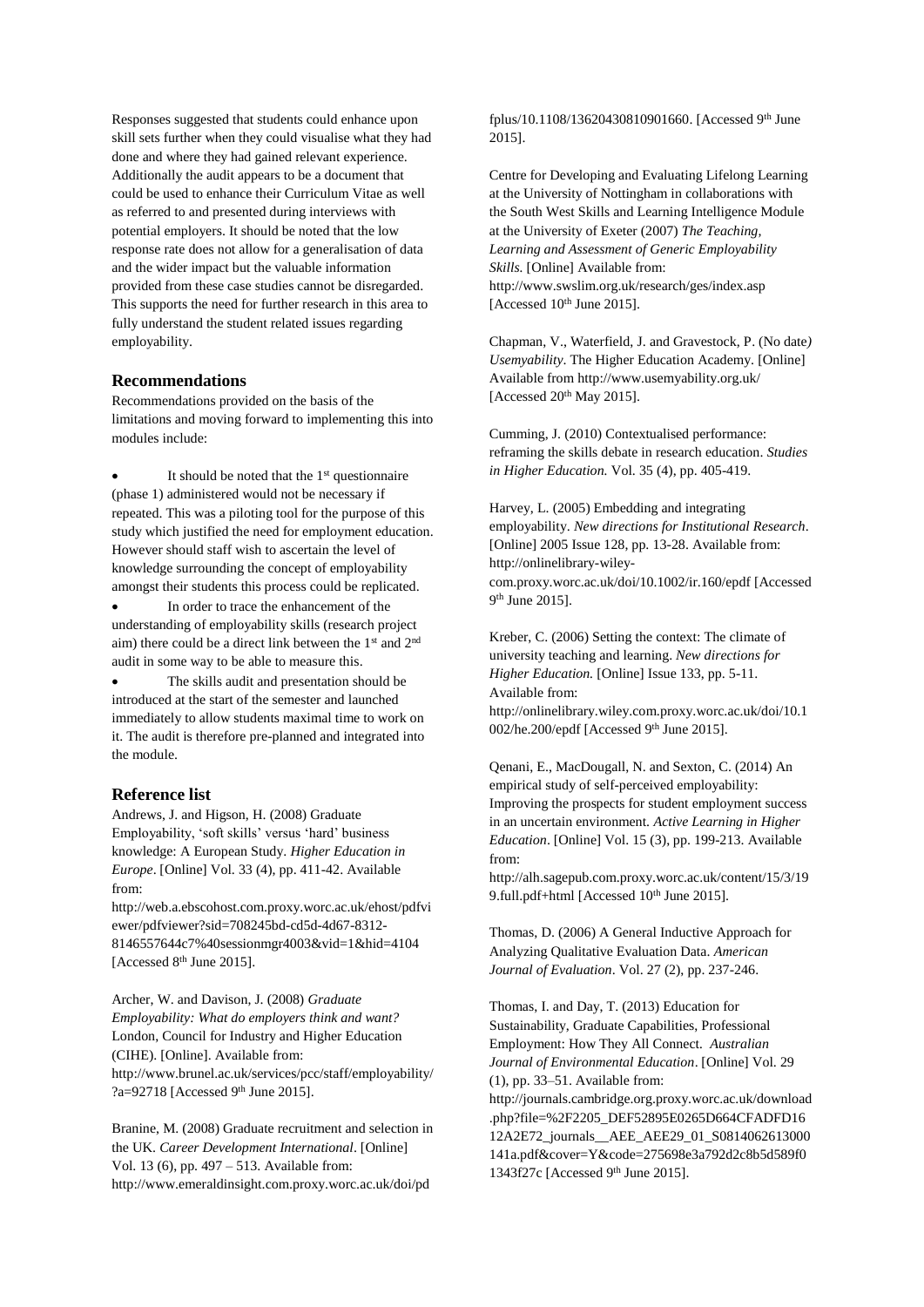Tymon, A. (2013) The student perspective on employability. *Studies in Higher Education*. [Online] Vol. 38 (6), pp. 841-856. Available from: http://wwwtandfonline-

com.proxy.worc.ac.uk/doi/pdf/10.1080/03075079.2011.6 04408 [Accessed 9<sup>th</sup> June 2015].

Wellman, N. (2010) The Employability Attributes Required of New Marketing Graduates. *Marketing Intelligence & Planning.* Vol. 28 (7), pp. 908-930.

Yorke, M. (2004) Employability in the Undergraduate Curriculum: some student perspectives. *European Journal of Education*. [Online] Vol. 39 (4), pp. 409-427. Available from:

http://onlinelibrary.wiley.com.proxy.worc.ac.uk/doi/10.1 111/j.1465-3435.2004.00194.x/epdf [Accessed 1st June 2015].

# **Biographies**

**Charlotte Beaman-Evans** is the Course Leader for the Physical Education and Outdoor Education at the University of Worcester. Alongside this role Charlotte acts as the talented athlete lifestyle advisor to elite and talented athletes studying at the University. Before joining the University, she was previously a teacher of Physical Education in a secondary school. Charlotte is now embarking upon a career in Higher Education having recently completed her MSc in Sports Coaching Science and Post Graduate Certificate in Higher Education. A keen sports player Charlotte has played a range of sports including rugby, football and hockey, achieving international status in Rugby.

**Val Chapman** (PhD, MSc, Cert Ed, Dip RSA [SpLD]) is the Director of the Centre for Inclusive Learning Support at the University of Worcester. She has an international reputation in the field of Disability and Inclusion in Higher Education. She was awarded National Teaching Fellowship in 2005 and from 2006 to 2007 she held a UNESCO funded Chair in Special Education at Qatar University alongside her UW responsibilities. Val has served on a range of national committees and working parties and has published widely in books, academic journals and newsletters. She has presented at numerous national and international conferences, frequently as an invited speaker.

**Nick Breeze** is a Learning and Teaching Research Projects Officer in the Institute of Sports and Exercise Science at the University of Worcester, where he supports academic colleagues with research projects. His previous roles have included Teaching Fellow in Education at the University of Bristol, secondary music teacher, composer, performer and conductor. His research interests focus on learning and teaching in Higher Education, the use of Information and

Communications Technology (ICT) in Education and Multimodal Research Methods.

**Will Bowen-Jones** is Head of Educational Development, having previously held the post of Associate Head of Institute in Sport and Exercise Science, with responsibility for Quality Assurance and Enhancement and Learning and Teaching. He is a Senior Teaching Fellow of the University and has maintained strong links with the key professional bodies in the Sector. He has been a regular presenter at national and international conferences (HEA, SEDA, HECU, HEIR, **EDULEARN, INTED and ICERI**). In recent years he has planned and led the University's annual learning and teaching conference and has been the institutional lead for a number of HEA supported, institutional projects and initiatives, most recently Changing the Learning landscape (CLL).

# **Appendix One: Phase one questions asked to establish understanding of Employability**

#### **Question One: Student Number**

Students were asked to provide their student number in order to compare their baseline assessment with the subsequent use of the 'usemyability' web resource. The decision was taken to use the student number and not the student name in order to preserve student anonymity, as detailed in the approved ethics documents.

#### **Question Two: What is employability?**

Students were asked to explain their understanding of the term 'employability'. Students responded in an unstructured 'open' format.

#### **Question Three: Employability Skills**

Students were asked to list the employability skills that they were aware of.

#### **Question Four: How to improve employability skills**

Students were asked how they would you go about gaining or improving their employability skills that they had identified.

# **Question Five: Effectiveness of ISES at providing opportunities for development**

Students were asked to report on how effective they thought the Institute of Sport and Exercise Science was at providing opportunities for them to develop their employability skills. Students were asked to select a description from a 5 point Likert item ranging from excellent to very poor.

# **Question Six: Effectiveness of ISES tutors raising awareness of employability skills**

Students were asked to comment on how effective they felt tutors were in the Institute of Sport and Exercise Science in raising their awareness of employability skills.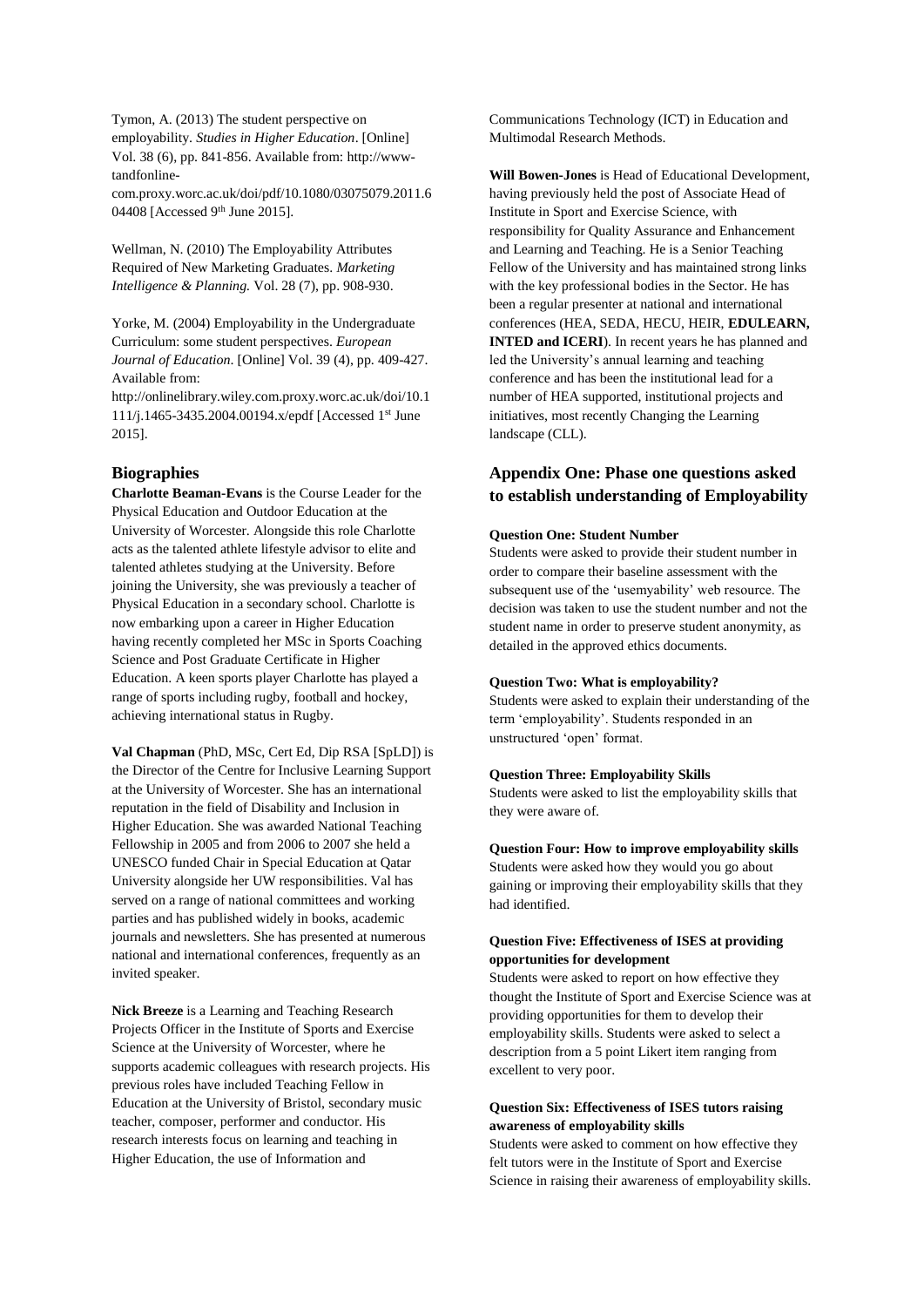Students were again asked to select a description from a 5 point Likert item ranging from Excellent to very poor.

### **Question Seven: What job would you like to have after you graduate from UW**

Students were asked to state their career choices after graduating from UW.

# **Question 7a: What skills do you think that your employer will want you to have in order to do this job?**

Students identified a range of skills that they thought employers would look for in graduates.

**Question Eight: What could the University do/do more of to help you to develop your employability?** Students were asked what they thought the University of Worcester could do to help develop their employability skills.

.

# **Appendix Two: Employability Skills**

16 employability skills

- **•** Adaptability
- Commercial/social awareness
- Information Literacy
- Interpersonal Skills
- Literacy-Reading
- Numeracy
- Observation/Visual Literacy
- Oral Communication
- Practical Skills
- Problem Solving
- Self-Management
- Teamwork
- Time Management
- Using ICT
- Working under pressure
- Written Communication

(Chapman et al., no date)